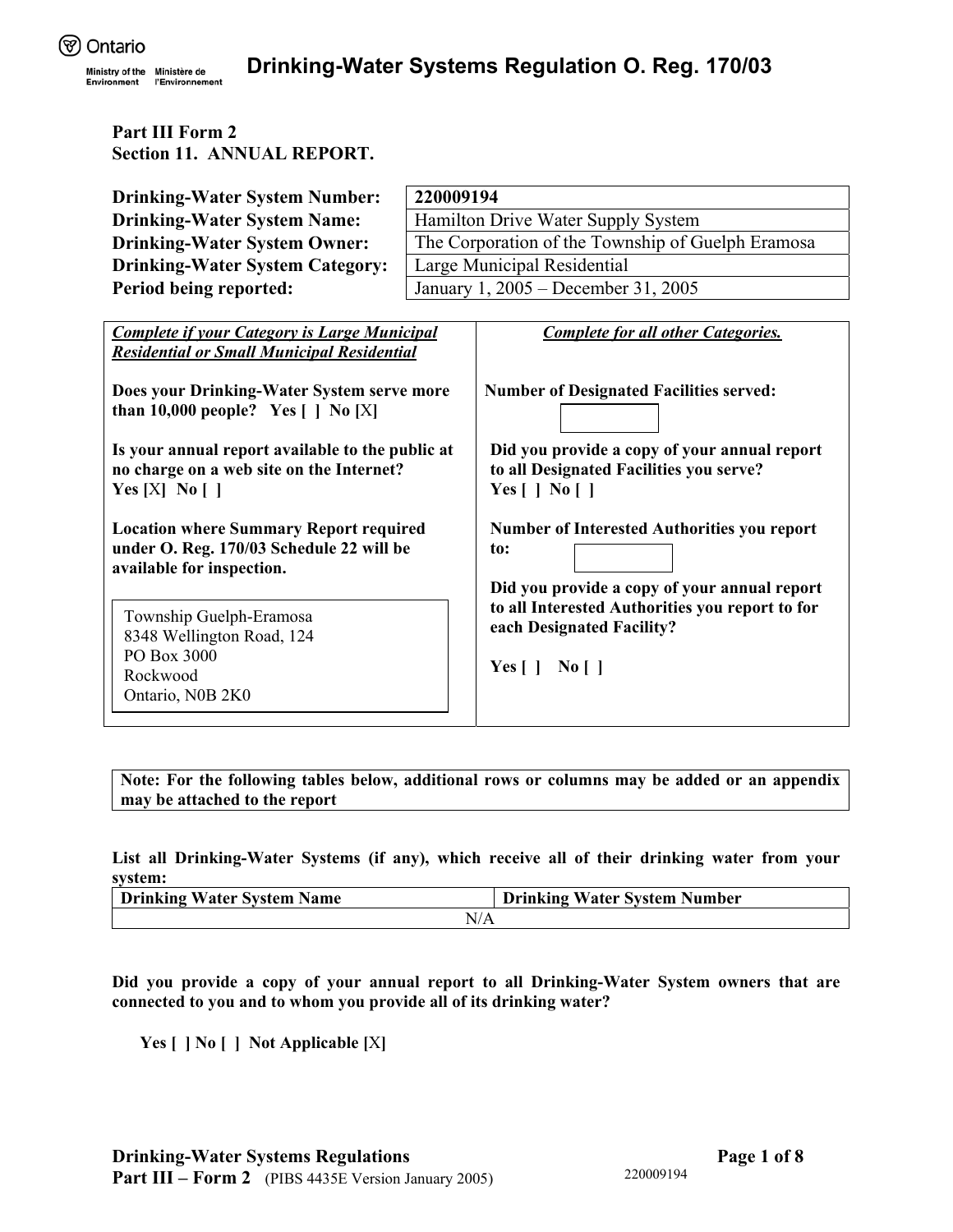

**Indicate how you notified system users that your annual report is available, and is free of charge.** 

- **[**X**] Public access/notice via the web**
- **[**X**] Public access/notice via Government Office**
- **[ ] Public access/notice via a newspaper**
- **[**X**] Public access/notice via Public Request**
- **[ ] Public access/notice via a Public Library**
- **[**X**] Public access/notice via other method** notice via Water or Tax Bills

#### **Describe your Drinking-Water System**

The Hamilton Drive Water Supply System is located in the Township of Guelph-Eramosa. This water system consists of two municipal groundwater wells, two pumphouses , one standpipe and distribution system.

There is one well and in ground reservoir in each of the pumphouses and the water level in the reservoir starts and stops the well pumps. The raw water from each well is chlorinated to protect against microbial contaminents prior to discharge into the reservoir. The raw water is disinfected with a sodium hypochlorite solution (chlorine).

The treated water is pumped with high-lift pumps at each station through the distribution system which consists of approximately 21 kilometers of watermain. The high lift pumps operate based on the water level in the standpipe. Once the low water level in the standpipe is reached, the pump stations are called upon to operate in sequence and supply the distribution system and any excess water fills the standpipe to the high water level. This system is a demand/storage system; once the standpipe is full, the high lift pumps shut down until the water level drops in the tower and the pumps are required again.

## **List all water treatment chemicals used over this reporting period**

Sodium Hypochlorite (12% solution) - disinfection

#### **Were any significant expenses incurred to?**

- **[ ]** Install required equipment
- **[ ]** Repair required equipment
- **[ ]** Replace required equipment

#### **Please provide a brief description and a breakdown of monetary expenses incurred**

There were no significant expenses incurred during this reporting period to install, repair or replace required equipment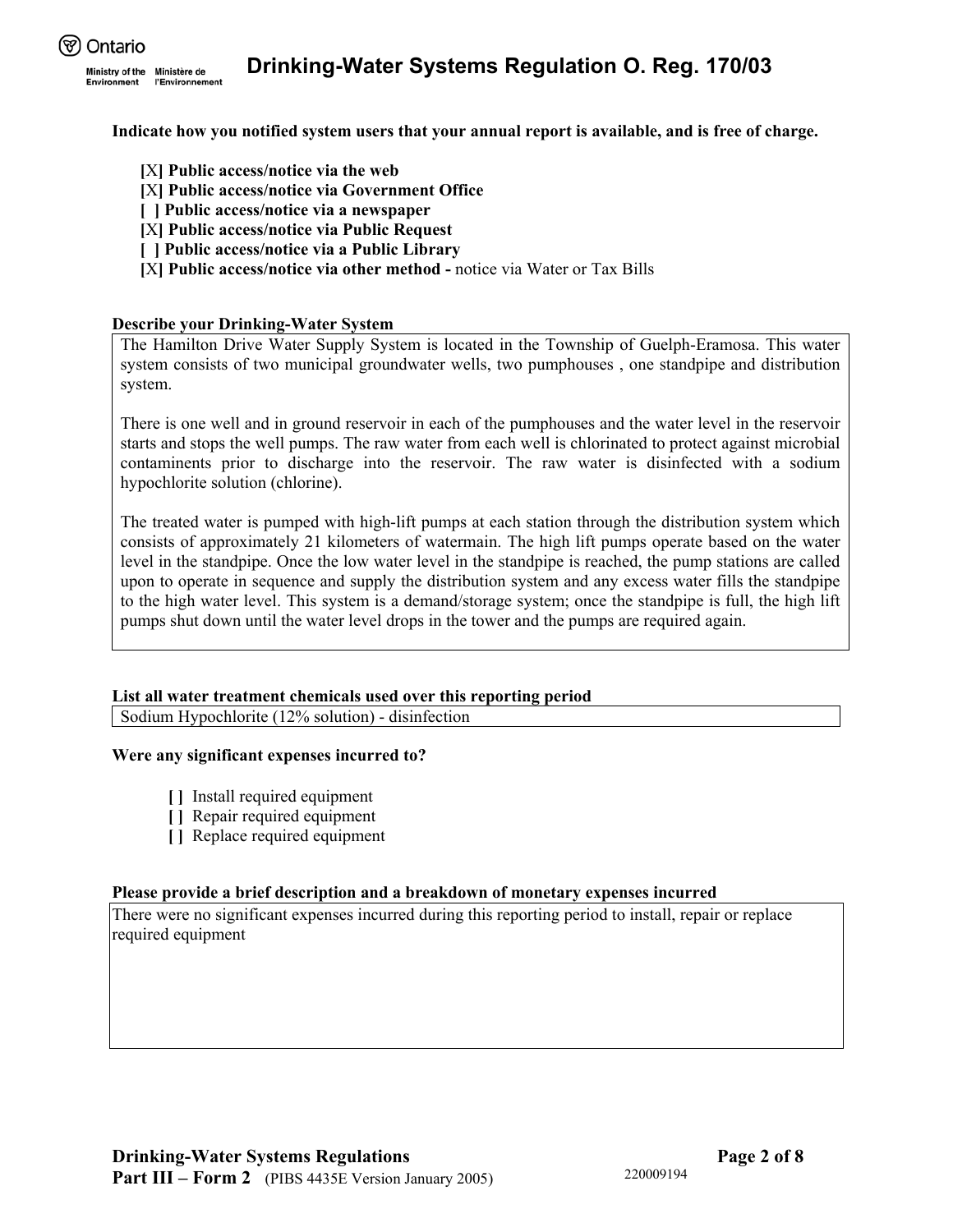Environment

**Provide details on the notices submitted in accordance with subsection 18(1) of the Safe Drinking-Water Act or section 16-4 of Schedule 16 of O.Reg.170/03 and reported to Spills Action Centre** 

| <b>Incident Date</b> | <b>Parameter</b> | <b>Result</b> | <b>Unit of</b><br><b>Measure</b> | <b>Corrective Action</b> | Corrective<br><b>Action Date</b> |
|----------------------|------------------|---------------|----------------------------------|--------------------------|----------------------------------|
| 22/05<br>Aug         | Total Coliform   |               | CFU/100ml                        | Resample                 | Aug.24/05                        |

**Microbiological testing done under the Schedule 10 of Regulation 170/03, during this reporting period.**

|                     | $#$ of         | E.coli        | Total                     | #                        | <b>HPC</b>       | $#$ of                         | <b>Bkgnd</b>     |
|---------------------|----------------|---------------|---------------------------|--------------------------|------------------|--------------------------------|------------------|
|                     | <b>Samples</b> | $(min - max)$ | Coliform<br>$(min - max)$ | of HPC<br><b>Samples</b> | $(min -$<br>max) | <b>Bkgrd</b><br><b>Samples</b> | $(min -$<br>max) |
| Raw                 | 102            | $0 - 0$       | $0 - 0$                   | 4                        | $0 - 0$          |                                | $0 - 0$          |
| <b>Treated</b>      | 102            | $0 - 0$       | $0 - 0$                   | 70                       | $0 - 2$          | 34                             | $0 - 4$          |
| <b>Distribution</b> | 163            | $0 - 0$       | $0 - 1$                   | 109                      | $0 - 4$          | 52                             | $0 - 20$         |

## **Operational testing done under Schedule 7 of Regulation 170/03 during the period covered by this Annual Report.**

|                                      | <b>Number</b><br>of Grab<br><b>Samples</b> | <b>Range of Results</b><br>$(min - max)$ |
|--------------------------------------|--------------------------------------------|------------------------------------------|
| <b>Raw Water</b>                     |                                            |                                          |
| Turbidity (Huntington)               | 20                                         | 0.07-1.30 NTU                            |
| Turbidity (Cross Creek)              | 21                                         | 0.06-0.42 NTU                            |
| <b>Treated Water</b>                 |                                            |                                          |
| Turbidity (Huntington)               | 8760                                       | $.02 - 4.0$ NTU <sup>1</sup>             |
| Turbidity (Cross Creek)              | 8760                                       | $.01 - 5.0$ NTU <sup>1</sup>             |
| Chlorine Residual (Huntington)       | 8760                                       | $.30 - 5.0^2$                            |
| Chlorine Residual (Cross Creek)      | 8760                                       | $.32 - 2.57$                             |
| <b>Distribution System</b>           |                                            |                                          |
| Chlorine Residual                    | 8760                                       | $.22 - 2.42$                             |
|                                      |                                            |                                          |
| <b>Fluoride</b> (If the DWS provides | N/A                                        | N/A                                      |
| fluoridation)                        |                                            |                                          |

<sup>1</sup> Turbidity Spikes Mechanically Related<br><sup>2</sup> Chlorine Spikes Mechanically Related

 **Chlorine Spikes Mechanically Related** 

*NOTE: Record the unit of measure if it is not milligrams per litre.* 

**Summary of additional testing and sampling carried out in accordance with the requirement of an approval, order or other legal instrument.** 

| Date of legal instrument issued | <b>Parameter</b> | Date           | <b>Result</b> | <b>Unit of Measure</b> |  |  |
|---------------------------------|------------------|----------------|---------------|------------------------|--|--|
|                                 |                  | <b>Sampled</b> |               |                        |  |  |
| N/A                             |                  |                |               |                        |  |  |

*NOTE: For continuous monitors use 8760 as the number of samples.*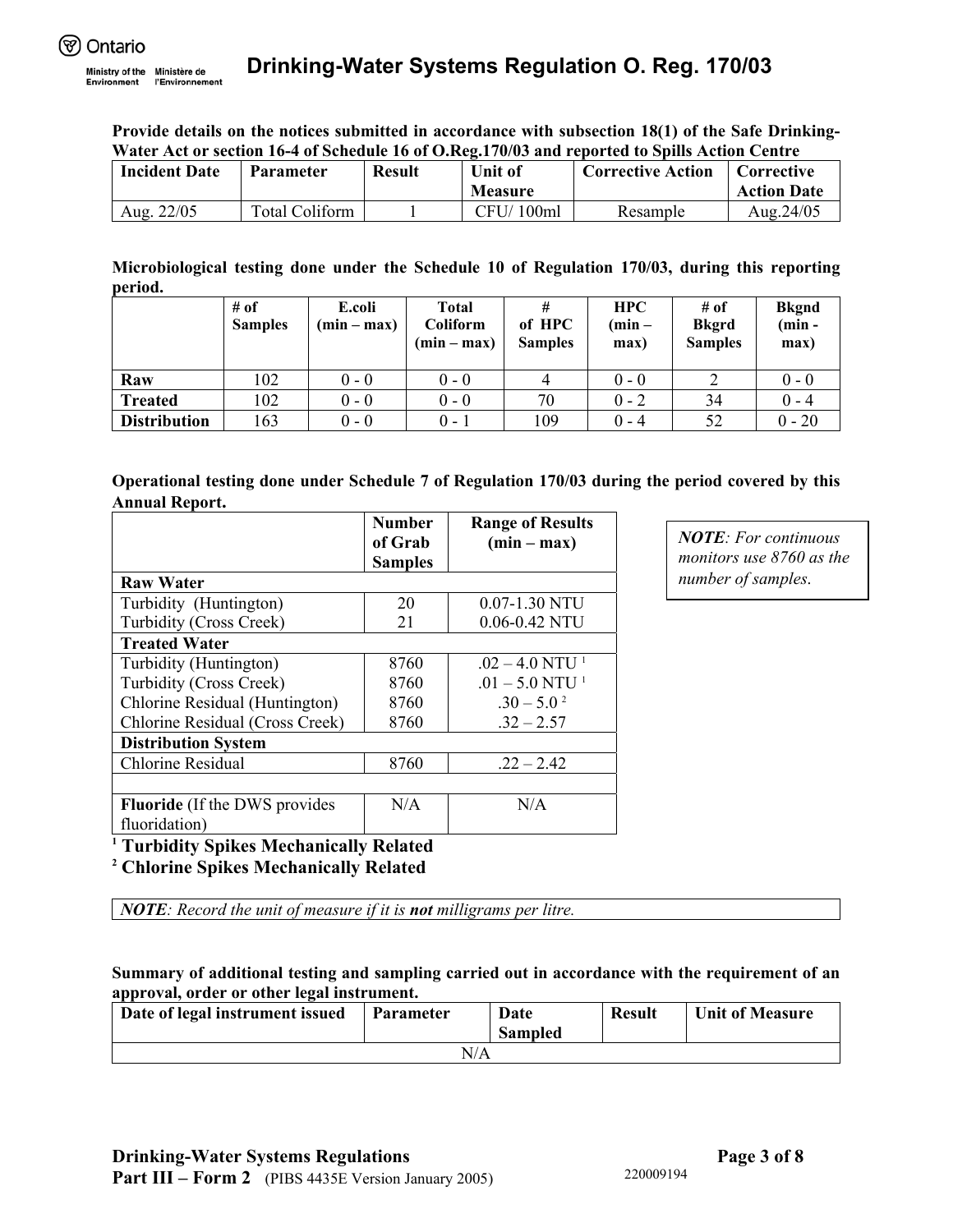| Parameter                | <b>Sample Date</b> | <b>Result Value</b> | <b>Unit of</b>  | <b>Exceedance</b> |
|--------------------------|--------------------|---------------------|-----------------|-------------------|
|                          |                    |                     | <b>Measure</b>  |                   |
|                          |                    | <b>HUNTINGTON</b>   |                 |                   |
| <b>Antimony</b>          | Aug 19/03          | < 0.6               | $\frac{u g}{l}$ | N <sub>0</sub>    |
| <b>Arsenic</b>           | Aug 19/03          | $<$ 2               | ug/l            | No                |
| <b>Barium</b>            | Aug 19/03          | 41                  | $\frac{u g}{l}$ | N <sub>0</sub>    |
| <b>Boron</b>             | Aug 19/03          | 26                  | $\frac{u g}{l}$ | N <sub>0</sub>    |
| Cadmium                  | Aug 19/03          | < 0.1               | ug/l            | N <sub>o</sub>    |
| <b>Chromium</b>          | Aug 19/03          | $<$ 3               | $\frac{u g}{l}$ | No                |
| <b>Lead Distribution</b> | July 07/05         | < 0.1               | ug/l            | N <sub>0</sub>    |
| <b>Mercury</b>           | Aug 19/03          | < 0.1               | ug/l            | N <sub>0</sub>    |
| <b>Selenium</b>          | Aug 19/03          | $<$ 3               | $\frac{u g}{l}$ | N <sub>0</sub>    |
| Sodium                   | Aug 19/03          | 11.6                | mg/1            | N <sub>0</sub>    |
| Uranium                  | Aug 19/03          | 0.05                | $\frac{u g}{l}$ | N <sub>0</sub>    |
| <b>Fluoride</b>          | Aug 19/03          | 0.14                | mg/l            | N <sub>o</sub>    |
| <b>Nitrite</b>           | Jan. 17/05         | < 0.043             |                 |                   |
|                          | Apr. 11/05         | < 0.005             | mg/l            | N <sub>o</sub>    |
|                          | July 07/05         | < 0.005             |                 |                   |
|                          | Oct. 05/05         | < 0.005             |                 |                   |
| <b>Nitrate</b>           | Jan. 17/05         | < 0.013             |                 |                   |
|                          | Apr. 11/05         | < 0.013             | mg/l            | N <sub>0</sub>    |
|                          | July 07/05         | 0.013               |                 |                   |
|                          | Oct. 05/05         | < 0.013             |                 |                   |

**Summary of Inorganic parameters tested during this reporting period or the most recent sample results** 

**Summary of Inorganic parameters tested during this reporting period or the most recent sample results** 

| Parameter                | <b>Sample Date</b>                                      | <b>Result Value</b> | <b>Unit of</b>  | <b>Exceedance</b> |  |  |  |
|--------------------------|---------------------------------------------------------|---------------------|-----------------|-------------------|--|--|--|
|                          |                                                         |                     | <b>Measure</b>  |                   |  |  |  |
| <b>CROSS CREEK</b>       |                                                         |                     |                 |                   |  |  |  |
| <b>Antimony</b>          | < 0.6<br>Aug 19/03<br>N <sub>o</sub><br>$\frac{u g}{l}$ |                     |                 |                   |  |  |  |
| Arsenic                  | Aug 19/03                                               | $<$ 2               | $\frac{u g}{l}$ | N <sub>0</sub>    |  |  |  |
| <b>Barium</b>            | Aug 19/03                                               | 36                  | $\frac{u g}{l}$ | N <sub>0</sub>    |  |  |  |
| <b>Boron</b>             | Aug 19/03                                               | 28                  | $\frac{u g}{l}$ | N <sub>0</sub>    |  |  |  |
| Cadmium                  | Aug 19/03                                               | < 0.1               | ug/l            | N <sub>0</sub>    |  |  |  |
| <b>Chromium</b>          | Aug 19/03                                               | $<$ 3               | $\frac{u g}{l}$ | N <sub>o</sub>    |  |  |  |
| <b>Lead Distribution</b> | July 07/05                                              | < 0.1               | $\frac{u g}{l}$ | N <sub>0</sub>    |  |  |  |
| <b>Mercury</b>           | Aug 19/03                                               | < 0.1               | ug/l            | N <sub>o</sub>    |  |  |  |
| Selenium                 | Aug 19/03                                               | $<$ 3               | $\frac{u g}{l}$ | No                |  |  |  |
| Sodium                   | Aug 19/03                                               | 7.6                 | mg/l            | N <sub>0</sub>    |  |  |  |
| Uranium                  | Aug 19/03                                               | < 0.05              | $\frac{u g}{l}$ | N <sub>0</sub>    |  |  |  |
| <b>Fluoride</b>          | Aug 19/03                                               | 0.12                | mg/l            | N <sub>0</sub>    |  |  |  |
| <b>Nitrite</b>           | Jan. 17/05                                              | < 0.005             |                 |                   |  |  |  |
|                          | Apr. 11/05                                              | < 0.005             |                 |                   |  |  |  |
|                          | July 07/05                                              | < 0.005             | mg/l            | N <sub>0</sub>    |  |  |  |
|                          | Oct. 05/05                                              | < 0.005             |                 |                   |  |  |  |
|                          |                                                         |                     |                 |                   |  |  |  |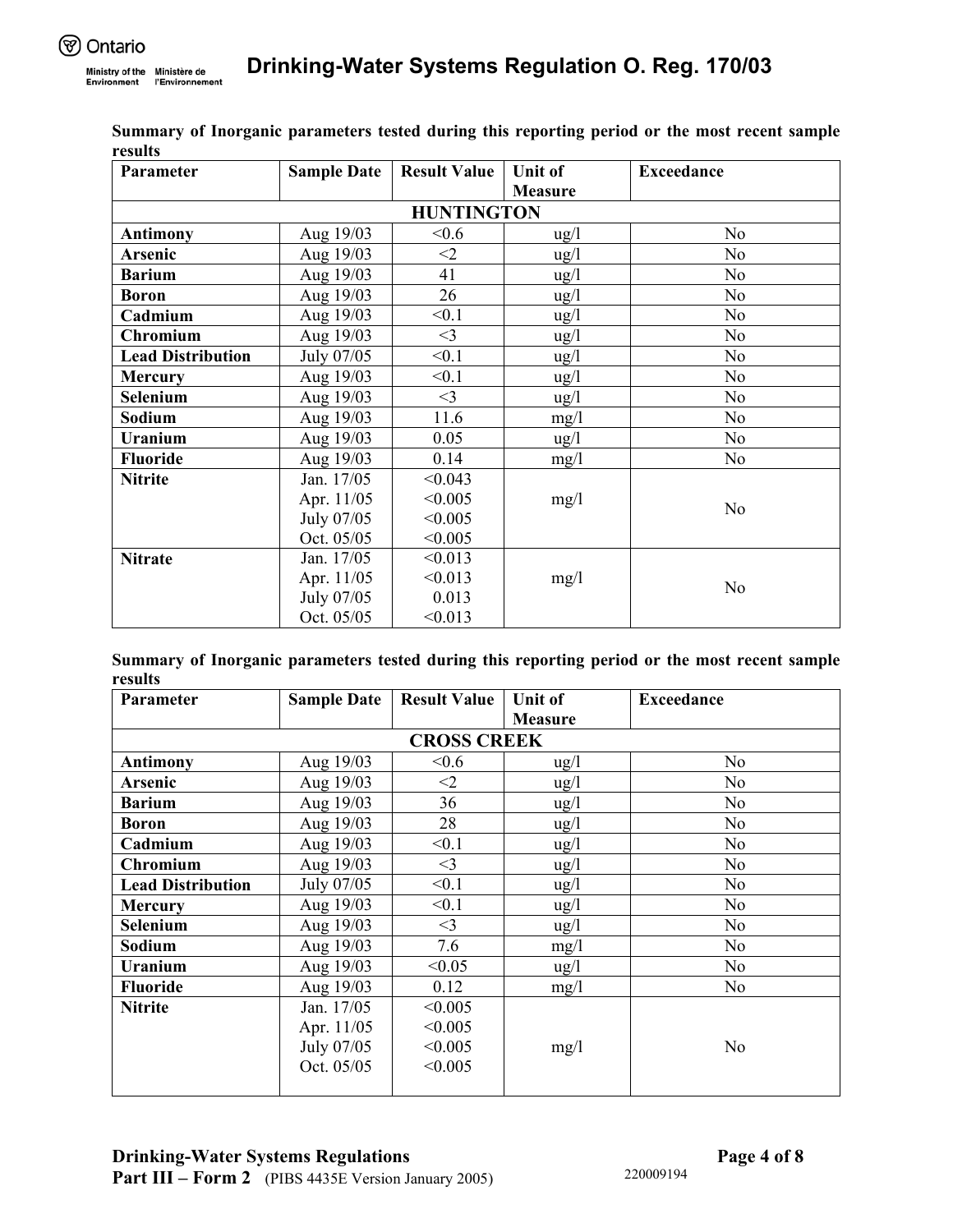| <b>CROSS CREEK</b> (cont'd) |            |         |      |    |  |  |  |
|-----------------------------|------------|---------|------|----|--|--|--|
| <b>Nitrate</b>              | Jan. 17/05 | < 0.013 |      |    |  |  |  |
|                             | Apr. 11/05 | < 0.013 |      | No |  |  |  |
|                             | July 07/05 | 0.013   | mg/l |    |  |  |  |
|                             | Oct. 05/05 | < 0.013 |      |    |  |  |  |

|         |  |  | Summary of Organic parameters sampled during this reporting period or the most recent sample |  |  |  |
|---------|--|--|----------------------------------------------------------------------------------------------|--|--|--|
| results |  |  |                                                                                              |  |  |  |

| Parameter                                     | <b>Sample Date</b> | <b>Result Value</b> | <b>Unit of</b>    | <b>Exceedance</b> |
|-----------------------------------------------|--------------------|---------------------|-------------------|-------------------|
|                                               |                    |                     | <b>Measure</b>    |                   |
|                                               | <b>HUNTINGTON</b>  |                     |                   |                   |
| Alachlor                                      | Aug 19/03          | < 0.11              | $\frac{u}{g}$     | N <sub>o</sub>    |
| <b>Aldicarb</b>                               | Aug 19/03          | < 0.30              | $\frac{u}{g}$     | N <sub>o</sub>    |
| $\overline{\text{Aldrin}}$ + Dieldrin         | Aug 19/03          | < 0.067             | ug/l              | N <sub>o</sub>    |
| <b>Atrazine + N-dealkylated metobolites</b>   | Aug 19/03          | $\le 0.12$          | ug/l              | No                |
| <b>Azinphos-methyl</b>                        | Aug 19/03          | < 0.21              | $\frac{u}{g}$     | N <sub>o</sub>    |
| <b>Bendiocarb</b>                             | Aug 19/03          | < 0.13              | ug/l              | No                |
| <b>Benzene</b>                                | Aug 19/03          | < 0.36              | ug/l              | N <sub>o</sub>    |
| Benzo(a)pyrene                                | Aug 19/03          | $\sqrt{0.004}$      | ug/l              | N <sub>o</sub>    |
| <b>Bromoxynil</b>                             | Aug 19/03          | < 0.094             | $\frac{u g}{l}$   | N <sub>o</sub>    |
| Carbaryl                                      | Aug 19/03          | < 0.16              | $ug/l$            | N <sub>o</sub>    |
| Carbofuran                                    | Aug 19/03          | < 0.37              | ug/l              | N <sub>o</sub>    |
| <b>Carbon Tetrachloride</b>                   | Aug 19/03          | < 0.34              | ug/l              | N <sub>0</sub>    |
| <b>Chlordane</b> (Total)                      | Aug 19/03          | < 0.11              | ug/l              | N <sub>o</sub>    |
| <b>Chlorpyrifos</b>                           | Aug 19/03          | < 0.18              | ug/l              | N <sub>o</sub>    |
| Cyanazine                                     | Aug 19/03          | $\overline{<}0.18$  | ug/l              | N <sub>o</sub>    |
| <b>Diazinon</b>                               | Aug 19/03          | < 0.081             | $\frac{u}{g}$     | N <sub>o</sub>    |
| <b>Dicamba</b>                                | Aug 19/03          | < 0.17              | ug/l              | N <sub>o</sub>    |
| 1.2-Dichlorobenzene                           | Aug 19/03          | < 0.56              | ug/l              | N <sub>o</sub>    |
| 1,4-Dichlorobenzene                           | Aug 19/03          | < 0.25              | $ug/l$            | N <sub>0</sub>    |
| Dichlorodiphenyltrichloroethane               | Aug 19/03          | < 0.14              | $\frac{u g}{l}$   | N <sub>0</sub>    |
| $(DDT)$ + metabolites                         |                    |                     |                   |                   |
| 1,2-Dichloroethane                            | Aug 19/03          | < 0.32              | $\frac{u}{g}$     | N <sub>o</sub>    |
| 1,1-Dichloroethylene<br>(vinylidene chloride) | Aug 19/03          | < 0.52              | $\frac{u g}{l}$   | N <sub>o</sub>    |
| <b>Dichloromethane</b>                        | Aug 19/03          | 1.17                | $\frac{u g}{l}$   | N <sub>o</sub>    |
| 2-4 Dichlorophenol                            | Aug 19/03          | < 0.15              | $\frac{u}{g}$     | N <sub>o</sub>    |
| 2,4-Dichlorophenoxy acetic acid (2,4-<br>D)   | Aug 19/03          | < 0.11              | $\frac{u}{g}$     | N <sub>0</sub>    |
| Diclofop-methyl                               | Aug 19/03          | < 0.13              | $\frac{u g}{l}$   | N <sub>0</sub>    |
| <b>Dimethoate</b>                             | Aug 19/03          | $\sqrt{0.12}$       | $ug/\overline{l}$ | $\overline{No}$   |
| <b>Dinoseb</b>                                | Aug 19/03          | < 0.084             | ug/l              | $\overline{No}$   |
| <b>Diquat</b>                                 | Aug 19/03          | $\leq$ 1            | ug/l              | N <sub>o</sub>    |
| <b>Diuron</b>                                 | Aug 19/03          | < 0.087             | $\frac{u g}{l}$   | N <sub>o</sub>    |
| Glyphosate                                    | Aug 19/03          | <6                  | ug/l              | N <sub>o</sub>    |
| <b>Heptachlor + Heptachlor Epoxide</b>        | Aug 19/03          | < 0.11              | $\frac{u}{g}$     | N <sub>o</sub>    |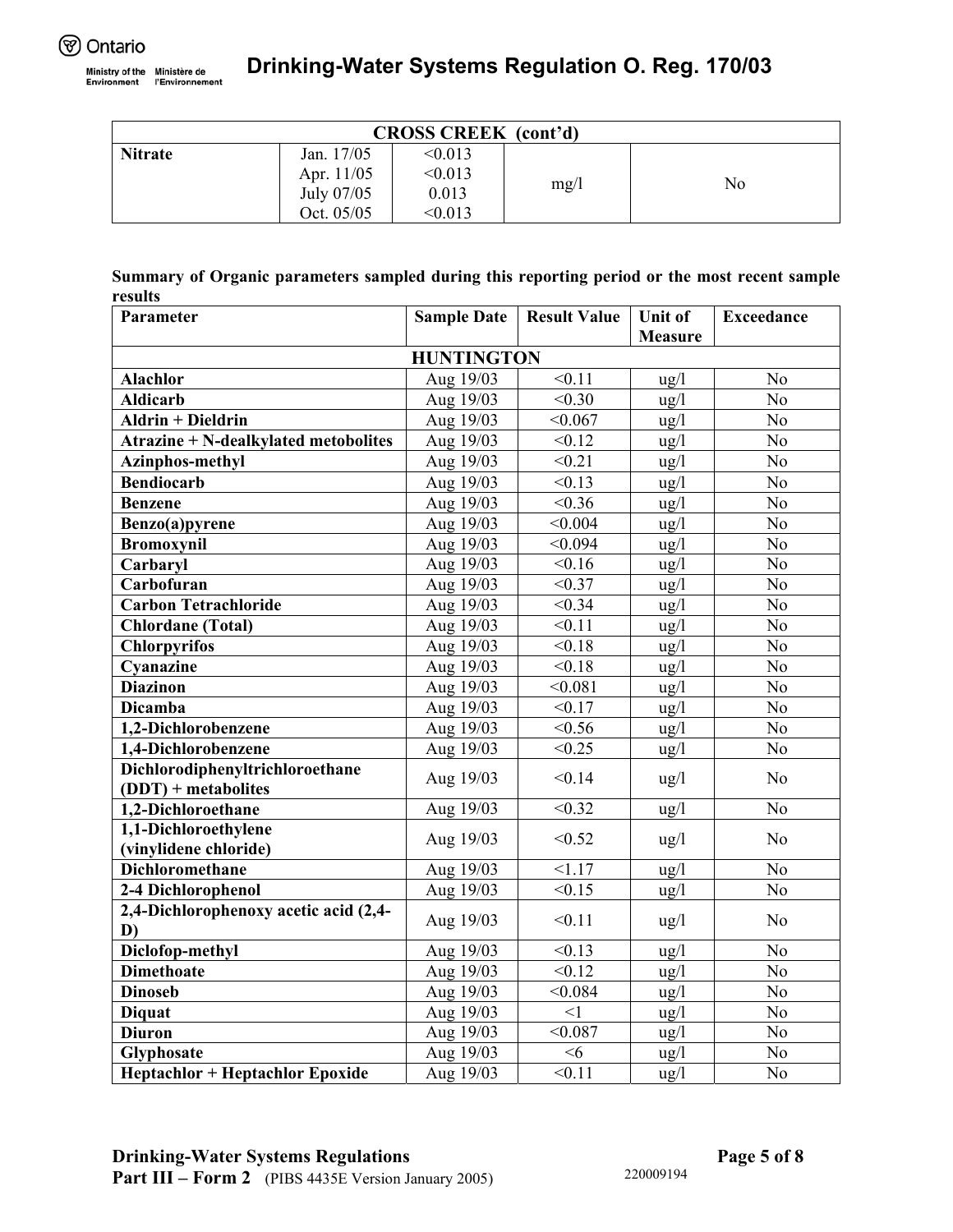| <b>HUNTINGTON</b> (cont'd)                        |            |          |                 |                 |  |  |
|---------------------------------------------------|------------|----------|-----------------|-----------------|--|--|
| Lindane (Total)                                   | Aug 19/03  | < 0.056  | $\frac{u}{g}$   | N <sub>o</sub>  |  |  |
| <b>Malathion</b>                                  | Aug 19/03  | < 0.091  | $\frac{u g}{l}$ | N <sub>o</sub>  |  |  |
| Methoxychlor                                      | Aug 19/03  | < 0.14   | $ug/l$          | N <sub>o</sub>  |  |  |
| Metolachlor                                       | Aug 19/03  | < 0.092  | $\frac{u g}{l}$ | N <sub>o</sub>  |  |  |
| <b>Metribuzin</b>                                 | Aug 19/03  | < 0.12   | ug/l            | N <sub>o</sub>  |  |  |
| Monochlorobenzene                                 | Aug 19/03  | < 0.46   | $\frac{u}{g}$   | N <sub>o</sub>  |  |  |
| Paraquat                                          | Aug 19/03  | $\leq$ 1 | $\frac{u g}{l}$ | N <sub>o</sub>  |  |  |
| Parathion                                         | Aug 19/03  | < 0.18   | $\frac{u g}{l}$ | N <sub>o</sub>  |  |  |
| Pentachlorophenol                                 | Aug 19/03  | < 0.15   | ug/l            | N <sub>0</sub>  |  |  |
| <b>Phorate</b>                                    | Aug 19/03  | < 0.11   | $\frac{u g}{l}$ | N <sub>o</sub>  |  |  |
| Picloram                                          | Aug 19/03  | < 0.20   | ug/l            | N <sub>0</sub>  |  |  |
| <b>Polychlorinated Biphenyls(PCB)</b>             | Aug 19/03  | < 0.04   | $\frac{u g}{l}$ | N <sub>0</sub>  |  |  |
| Prometryne                                        | Aug 19/03  | < 0.23   | ug/l            | No              |  |  |
| <b>Simazine</b>                                   | Aug 19/03  | < 0.15   | ug/l            | N <sub>0</sub>  |  |  |
| <b>THM Distribution Guelph Tower</b>              | Jan. 17/05 | 26.0     |                 |                 |  |  |
|                                                   | Apr. 11/05 | 20.0     | $\frac{u}{g}$   | N <sub>o</sub>  |  |  |
| (NOTE: show latest annual average)                | July 07/05 | 1.8      |                 |                 |  |  |
| $average - 18.20$ ug/l                            | Oct. 05/05 | 25.0     |                 |                 |  |  |
| <b>Temephos</b>                                   | Aug 19/03  | < 0.31   | $\frac{u}{g}$   | N <sub>0</sub>  |  |  |
| <b>Terbufos</b>                                   | Aug 19/03  | < 0.12   | ug/l            | N <sub>0</sub>  |  |  |
| Tetrachloroethylene                               | Aug 19/03  | < 0.48   | $\frac{u g}{l}$ | N <sub>0</sub>  |  |  |
| 2,3,4,6-Tetrachlorophenol                         | Aug 19/03  | < 0.14   | ug/l            | N <sub>0</sub>  |  |  |
| <b>Triallate</b>                                  | Aug 19/03  | < 0.10   | ug/l            | N <sub>0</sub>  |  |  |
| Trichloroethylene                                 | Aug 19/03  | < 0.54   | $ug/l$          | N <sub>0</sub>  |  |  |
| 2,4,6-Trichlorophenol                             | Aug 19/03  | < 0.25   | $\frac{u}{g}$   | No              |  |  |
| 2,4,5-Trichlorophenoxy acetic acid<br>$(2,4,5-T)$ | Aug 19/03  | < 0.14   | $\frac{u}{g}$   | N <sub>0</sub>  |  |  |
| <b>Trifluralin</b>                                | Aug 19/03  | < 0.12   | $\frac{u g}{l}$ | N <sub>0</sub>  |  |  |
| <b>Vinyl Chloride</b>                             | Aug 19/03  | < 0.08   | ug/l            | $\overline{No}$ |  |  |

| Summary of Organic parameters sampled during this reporting period or the most recent sample |  |
|----------------------------------------------------------------------------------------------|--|
| results                                                                                      |  |

| Parameter                            | <b>Sample Date</b> | <b>Result Value</b> | <b>Unit of</b>  | <b>Exceedance</b> |  |
|--------------------------------------|--------------------|---------------------|-----------------|-------------------|--|
|                                      |                    |                     | <b>Measure</b>  |                   |  |
| <b>CROSS CREEK</b>                   |                    |                     |                 |                   |  |
| Alachlor                             | Aug 19/03          | < 0.11              | $\frac{u g}{l}$ | N <sub>0</sub>    |  |
| <b>Aldicarb</b>                      | Aug 19/03          | < 0.30              | $\frac{u g}{l}$ | N <sub>0</sub>    |  |
| Aldrin + Dieldrin                    | Aug 19/03          | < 0.067             | $\frac{u g}{l}$ | N <sub>0</sub>    |  |
| Atrazine + N-dealkylated metobolites | Aug 19/03          | < 0.12              | $\frac{u g}{l}$ | N <sub>o</sub>    |  |
| Azinphos-methyl                      | Aug 19/03          | < 0.21              | $\frac{u g}{l}$ | N <sub>0</sub>    |  |
| <b>Bendiocarb</b>                    | Aug 19/03          | < 0.13              | $\frac{u g}{l}$ | N <sub>0</sub>    |  |
| <b>Benzene</b>                       | Aug 19/03          | < 0.36              | $\frac{u g}{l}$ | N <sub>0</sub>    |  |
| Benzo(a)pyrene                       | Aug 19/03          | < 0.004             | $\frac{u}{g}$   | N <sub>o</sub>    |  |
| <b>Bromoxynil</b>                    | Aug 19/03          | < 0.094             | $\frac{u g}{l}$ | N <sub>0</sub>    |  |
| Carbaryl                             | Aug 19/03          | < 0.16              | $\frac{u g}{l}$ | N <sub>0</sub>    |  |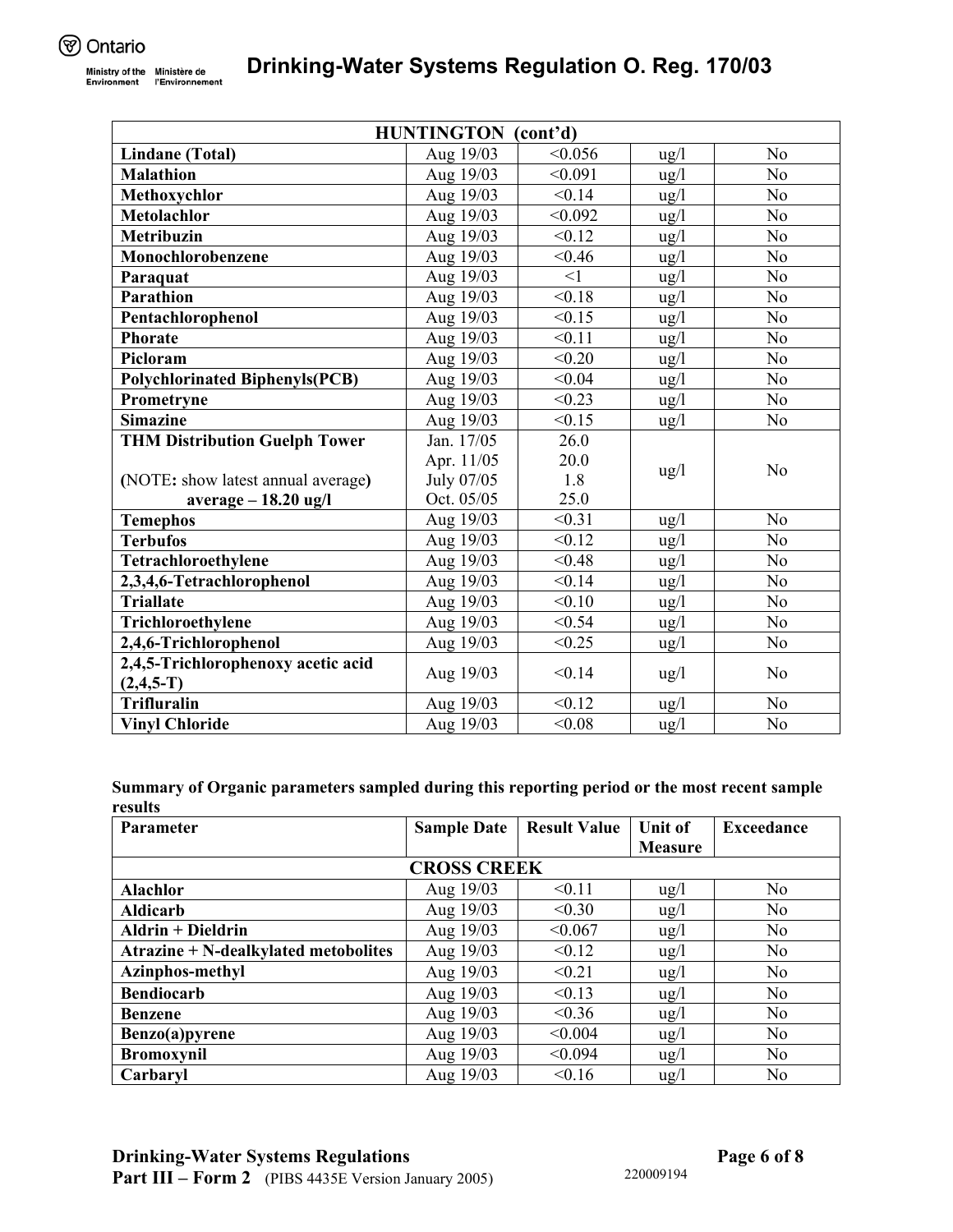| < 0.37<br>Carbofuran<br>Aug 19/03<br>N <sub>0</sub><br>$\frac{u}{g}$<br>N <sub>o</sub><br><b>Carbon Tetrachloride</b><br>Aug 19/03<br>< 0.34<br>$\frac{u g}{l}$<br>< 0.11<br><b>Chlordane</b> (Total)<br>Aug 19/03<br>N <sub>o</sub><br>$\frac{u g}{l}$<br><b>Chlorpyrifos</b><br>Aug 19/03<br>< 0.18<br>$\frac{u}{g}$<br>N <sub>0</sub><br>Cyanazine<br>Aug 19/03<br>< 0.18<br>ug/l<br>N <sub>o</sub><br><b>Diazinon</b><br>< 0.081<br>N <sub>o</sub><br>Aug 19/03<br>ug/l<br><b>Dicamba</b><br>Aug 19/03<br>< 0.17<br>N <sub>o</sub><br>$\frac{u}{g}$<br>< 0.56<br>N <sub>o</sub><br>1,2-Dichlorobenzene<br>Aug 19/03<br>$\frac{u g}{l}$<br>Aug 19/03<br>< 0.24<br>$\frac{u}{g}$<br>N <sub>0</sub><br>1,4-Dichlorobenzene<br>Dichlorodiphenyltrichloroethane<br>< 0.14<br>Aug 19/03<br>N <sub>o</sub><br>ug/l<br>$(DDT)$ + metabolites<br>1,2-Dichloroethane<br>< 0.32<br>N <sub>0</sub><br>Aug 19/03<br>$\frac{u g}{l}$<br>1,1-Dichloroethylene<br>Aug 19/03<br>< 0.52<br>N <sub>o</sub><br>$\frac{u g}{l}$<br>(vinylidene chloride)<br><b>Dichloromethane</b><br>< 1.17<br>No<br>Aug 19/03<br>$\frac{u}{g}$<br>< 0.15<br>2-4 Dichlorophenol<br>Aug 19/03<br>N <sub>o</sub><br>$\frac{u g}{l}$<br>2,4-Dichlorophenoxy acetic acid (2,4-<br>< 0.11<br>N <sub>o</sub><br>Aug 19/03<br>$\frac{u g}{l}$<br>D)<br>Diclofop-methyl<br>< 0.13<br>N <sub>0</sub><br>Aug 19/03<br>$\frac{u}{g}$<br><b>Dimethoate</b><br>< 0.12<br>N <sub>o</sub><br>Aug 19/03<br>$\frac{u g}{l}$<br><b>Dinoseb</b><br>Aug 19/03<br>< 0.084<br>ug/l<br>N <sub>o</sub><br>N <sub>o</sub><br>Aug 19/03<br>$\leq$ 1<br>ug/l<br><b>Diquat</b><br>N <sub>o</sub><br><b>Diuron</b><br>Aug 19/03<br>< 0.087<br>$\frac{u g}{l}$<br>N <sub>o</sub><br>Aug 19/03<br><6<br>$\frac{u}{g}$<br>Glyphosate<br>< 0.11<br>N <sub>o</sub><br><b>Heptachlor + Heptachlor Epoxide</b><br>Aug 19/03<br>$\frac{u g}{l}$<br><b>Lindane</b> (Total)<br>< 0.056<br>Aug 19/03<br>$\frac{u}{g}$<br>N <sub>o</sub><br><b>Malathion</b><br>< 0.091<br>Aug 19/03<br>$\frac{u g}{l}$<br>N <sub>o</sub><br>< 0.14<br>N <sub>o</sub><br>Aug 19/03<br>Methoxychlor<br>$\frac{u g}{l}$<br><b>Metolachlor</b><br>< 0.092<br>No<br>Aug 19/03<br>$\frac{u g}{l}$<br>< 0.12<br>Metribuzin<br>N <sub>o</sub><br>Aug 19/03<br>ug/l<br>Monochlorobenzene<br>Aug 19/03<br>< 0.46<br>$\frac{u}{g}$<br>N <sub>o</sub><br>Aug 19/03<br>$\leq$ 1<br>No<br>$\frac{u g}{l}$<br>Paraquat<br>Parathion<br>Aug 19/03<br>< 0.18<br>N <sub>o</sub><br>$\frac{u}{g}$<br>< 0.15<br>Pentachlorophenol<br>Aug 19/03<br>N <sub>o</sub><br>$\frac{u}{g}$<br>< 0.11<br><b>Phorate</b><br>Aug 19/03<br>$\frac{u}{g}$<br>N <sub>0</sub><br>Picloram<br>Aug 19/03<br>< 0.20<br>$\frac{u}{g}$<br>N <sub>0</sub><br><b>Polychlorinated Biphenyls(PCB)</b><br>Aug 19/03<br>< 0.04<br>$\frac{u}{g}$<br>N <sub>0</sub><br>Aug 19/03<br>< 0.23<br>N <sub>0</sub><br>ug/l<br>Prometryne<br><b>Simazine</b><br>< 0.15<br>N <sub>o</sub><br>Aug 19/03<br>$\frac{u g}{l}$<br>Jan. 17/05<br><b>THM Distribution Guelph Tower</b><br>26.0 | <b>CROSS CREEK</b> (cont'd) |            |      |                 |                |
|----------------------------------------------------------------------------------------------------------------------------------------------------------------------------------------------------------------------------------------------------------------------------------------------------------------------------------------------------------------------------------------------------------------------------------------------------------------------------------------------------------------------------------------------------------------------------------------------------------------------------------------------------------------------------------------------------------------------------------------------------------------------------------------------------------------------------------------------------------------------------------------------------------------------------------------------------------------------------------------------------------------------------------------------------------------------------------------------------------------------------------------------------------------------------------------------------------------------------------------------------------------------------------------------------------------------------------------------------------------------------------------------------------------------------------------------------------------------------------------------------------------------------------------------------------------------------------------------------------------------------------------------------------------------------------------------------------------------------------------------------------------------------------------------------------------------------------------------------------------------------------------------------------------------------------------------------------------------------------------------------------------------------------------------------------------------------------------------------------------------------------------------------------------------------------------------------------------------------------------------------------------------------------------------------------------------------------------------------------------------------------------------------------------------------------------------------------------------------------------------------------------------------------------------------------------------------------------------------------------------------------------------------------------------------------------------------------------------------------------------------------------------------------------------------------------------------------------------------------------------------------------------------------------------------------------------------------------------------------------------------------------------------------------|-----------------------------|------------|------|-----------------|----------------|
|                                                                                                                                                                                                                                                                                                                                                                                                                                                                                                                                                                                                                                                                                                                                                                                                                                                                                                                                                                                                                                                                                                                                                                                                                                                                                                                                                                                                                                                                                                                                                                                                                                                                                                                                                                                                                                                                                                                                                                                                                                                                                                                                                                                                                                                                                                                                                                                                                                                                                                                                                                                                                                                                                                                                                                                                                                                                                                                                                                                                                                        |                             |            |      |                 |                |
|                                                                                                                                                                                                                                                                                                                                                                                                                                                                                                                                                                                                                                                                                                                                                                                                                                                                                                                                                                                                                                                                                                                                                                                                                                                                                                                                                                                                                                                                                                                                                                                                                                                                                                                                                                                                                                                                                                                                                                                                                                                                                                                                                                                                                                                                                                                                                                                                                                                                                                                                                                                                                                                                                                                                                                                                                                                                                                                                                                                                                                        |                             |            |      |                 |                |
|                                                                                                                                                                                                                                                                                                                                                                                                                                                                                                                                                                                                                                                                                                                                                                                                                                                                                                                                                                                                                                                                                                                                                                                                                                                                                                                                                                                                                                                                                                                                                                                                                                                                                                                                                                                                                                                                                                                                                                                                                                                                                                                                                                                                                                                                                                                                                                                                                                                                                                                                                                                                                                                                                                                                                                                                                                                                                                                                                                                                                                        |                             |            |      |                 |                |
|                                                                                                                                                                                                                                                                                                                                                                                                                                                                                                                                                                                                                                                                                                                                                                                                                                                                                                                                                                                                                                                                                                                                                                                                                                                                                                                                                                                                                                                                                                                                                                                                                                                                                                                                                                                                                                                                                                                                                                                                                                                                                                                                                                                                                                                                                                                                                                                                                                                                                                                                                                                                                                                                                                                                                                                                                                                                                                                                                                                                                                        |                             |            |      |                 |                |
|                                                                                                                                                                                                                                                                                                                                                                                                                                                                                                                                                                                                                                                                                                                                                                                                                                                                                                                                                                                                                                                                                                                                                                                                                                                                                                                                                                                                                                                                                                                                                                                                                                                                                                                                                                                                                                                                                                                                                                                                                                                                                                                                                                                                                                                                                                                                                                                                                                                                                                                                                                                                                                                                                                                                                                                                                                                                                                                                                                                                                                        |                             |            |      |                 |                |
|                                                                                                                                                                                                                                                                                                                                                                                                                                                                                                                                                                                                                                                                                                                                                                                                                                                                                                                                                                                                                                                                                                                                                                                                                                                                                                                                                                                                                                                                                                                                                                                                                                                                                                                                                                                                                                                                                                                                                                                                                                                                                                                                                                                                                                                                                                                                                                                                                                                                                                                                                                                                                                                                                                                                                                                                                                                                                                                                                                                                                                        |                             |            |      |                 |                |
|                                                                                                                                                                                                                                                                                                                                                                                                                                                                                                                                                                                                                                                                                                                                                                                                                                                                                                                                                                                                                                                                                                                                                                                                                                                                                                                                                                                                                                                                                                                                                                                                                                                                                                                                                                                                                                                                                                                                                                                                                                                                                                                                                                                                                                                                                                                                                                                                                                                                                                                                                                                                                                                                                                                                                                                                                                                                                                                                                                                                                                        |                             |            |      |                 |                |
|                                                                                                                                                                                                                                                                                                                                                                                                                                                                                                                                                                                                                                                                                                                                                                                                                                                                                                                                                                                                                                                                                                                                                                                                                                                                                                                                                                                                                                                                                                                                                                                                                                                                                                                                                                                                                                                                                                                                                                                                                                                                                                                                                                                                                                                                                                                                                                                                                                                                                                                                                                                                                                                                                                                                                                                                                                                                                                                                                                                                                                        |                             |            |      |                 |                |
|                                                                                                                                                                                                                                                                                                                                                                                                                                                                                                                                                                                                                                                                                                                                                                                                                                                                                                                                                                                                                                                                                                                                                                                                                                                                                                                                                                                                                                                                                                                                                                                                                                                                                                                                                                                                                                                                                                                                                                                                                                                                                                                                                                                                                                                                                                                                                                                                                                                                                                                                                                                                                                                                                                                                                                                                                                                                                                                                                                                                                                        |                             |            |      |                 |                |
|                                                                                                                                                                                                                                                                                                                                                                                                                                                                                                                                                                                                                                                                                                                                                                                                                                                                                                                                                                                                                                                                                                                                                                                                                                                                                                                                                                                                                                                                                                                                                                                                                                                                                                                                                                                                                                                                                                                                                                                                                                                                                                                                                                                                                                                                                                                                                                                                                                                                                                                                                                                                                                                                                                                                                                                                                                                                                                                                                                                                                                        |                             |            |      |                 |                |
|                                                                                                                                                                                                                                                                                                                                                                                                                                                                                                                                                                                                                                                                                                                                                                                                                                                                                                                                                                                                                                                                                                                                                                                                                                                                                                                                                                                                                                                                                                                                                                                                                                                                                                                                                                                                                                                                                                                                                                                                                                                                                                                                                                                                                                                                                                                                                                                                                                                                                                                                                                                                                                                                                                                                                                                                                                                                                                                                                                                                                                        |                             |            |      |                 |                |
|                                                                                                                                                                                                                                                                                                                                                                                                                                                                                                                                                                                                                                                                                                                                                                                                                                                                                                                                                                                                                                                                                                                                                                                                                                                                                                                                                                                                                                                                                                                                                                                                                                                                                                                                                                                                                                                                                                                                                                                                                                                                                                                                                                                                                                                                                                                                                                                                                                                                                                                                                                                                                                                                                                                                                                                                                                                                                                                                                                                                                                        |                             |            |      |                 |                |
|                                                                                                                                                                                                                                                                                                                                                                                                                                                                                                                                                                                                                                                                                                                                                                                                                                                                                                                                                                                                                                                                                                                                                                                                                                                                                                                                                                                                                                                                                                                                                                                                                                                                                                                                                                                                                                                                                                                                                                                                                                                                                                                                                                                                                                                                                                                                                                                                                                                                                                                                                                                                                                                                                                                                                                                                                                                                                                                                                                                                                                        |                             |            |      |                 |                |
|                                                                                                                                                                                                                                                                                                                                                                                                                                                                                                                                                                                                                                                                                                                                                                                                                                                                                                                                                                                                                                                                                                                                                                                                                                                                                                                                                                                                                                                                                                                                                                                                                                                                                                                                                                                                                                                                                                                                                                                                                                                                                                                                                                                                                                                                                                                                                                                                                                                                                                                                                                                                                                                                                                                                                                                                                                                                                                                                                                                                                                        |                             |            |      |                 |                |
|                                                                                                                                                                                                                                                                                                                                                                                                                                                                                                                                                                                                                                                                                                                                                                                                                                                                                                                                                                                                                                                                                                                                                                                                                                                                                                                                                                                                                                                                                                                                                                                                                                                                                                                                                                                                                                                                                                                                                                                                                                                                                                                                                                                                                                                                                                                                                                                                                                                                                                                                                                                                                                                                                                                                                                                                                                                                                                                                                                                                                                        |                             |            |      |                 |                |
|                                                                                                                                                                                                                                                                                                                                                                                                                                                                                                                                                                                                                                                                                                                                                                                                                                                                                                                                                                                                                                                                                                                                                                                                                                                                                                                                                                                                                                                                                                                                                                                                                                                                                                                                                                                                                                                                                                                                                                                                                                                                                                                                                                                                                                                                                                                                                                                                                                                                                                                                                                                                                                                                                                                                                                                                                                                                                                                                                                                                                                        |                             |            |      |                 |                |
|                                                                                                                                                                                                                                                                                                                                                                                                                                                                                                                                                                                                                                                                                                                                                                                                                                                                                                                                                                                                                                                                                                                                                                                                                                                                                                                                                                                                                                                                                                                                                                                                                                                                                                                                                                                                                                                                                                                                                                                                                                                                                                                                                                                                                                                                                                                                                                                                                                                                                                                                                                                                                                                                                                                                                                                                                                                                                                                                                                                                                                        |                             |            |      |                 |                |
|                                                                                                                                                                                                                                                                                                                                                                                                                                                                                                                                                                                                                                                                                                                                                                                                                                                                                                                                                                                                                                                                                                                                                                                                                                                                                                                                                                                                                                                                                                                                                                                                                                                                                                                                                                                                                                                                                                                                                                                                                                                                                                                                                                                                                                                                                                                                                                                                                                                                                                                                                                                                                                                                                                                                                                                                                                                                                                                                                                                                                                        |                             |            |      |                 |                |
|                                                                                                                                                                                                                                                                                                                                                                                                                                                                                                                                                                                                                                                                                                                                                                                                                                                                                                                                                                                                                                                                                                                                                                                                                                                                                                                                                                                                                                                                                                                                                                                                                                                                                                                                                                                                                                                                                                                                                                                                                                                                                                                                                                                                                                                                                                                                                                                                                                                                                                                                                                                                                                                                                                                                                                                                                                                                                                                                                                                                                                        |                             |            |      |                 |                |
|                                                                                                                                                                                                                                                                                                                                                                                                                                                                                                                                                                                                                                                                                                                                                                                                                                                                                                                                                                                                                                                                                                                                                                                                                                                                                                                                                                                                                                                                                                                                                                                                                                                                                                                                                                                                                                                                                                                                                                                                                                                                                                                                                                                                                                                                                                                                                                                                                                                                                                                                                                                                                                                                                                                                                                                                                                                                                                                                                                                                                                        |                             |            |      |                 |                |
|                                                                                                                                                                                                                                                                                                                                                                                                                                                                                                                                                                                                                                                                                                                                                                                                                                                                                                                                                                                                                                                                                                                                                                                                                                                                                                                                                                                                                                                                                                                                                                                                                                                                                                                                                                                                                                                                                                                                                                                                                                                                                                                                                                                                                                                                                                                                                                                                                                                                                                                                                                                                                                                                                                                                                                                                                                                                                                                                                                                                                                        |                             |            |      |                 |                |
|                                                                                                                                                                                                                                                                                                                                                                                                                                                                                                                                                                                                                                                                                                                                                                                                                                                                                                                                                                                                                                                                                                                                                                                                                                                                                                                                                                                                                                                                                                                                                                                                                                                                                                                                                                                                                                                                                                                                                                                                                                                                                                                                                                                                                                                                                                                                                                                                                                                                                                                                                                                                                                                                                                                                                                                                                                                                                                                                                                                                                                        |                             |            |      |                 |                |
|                                                                                                                                                                                                                                                                                                                                                                                                                                                                                                                                                                                                                                                                                                                                                                                                                                                                                                                                                                                                                                                                                                                                                                                                                                                                                                                                                                                                                                                                                                                                                                                                                                                                                                                                                                                                                                                                                                                                                                                                                                                                                                                                                                                                                                                                                                                                                                                                                                                                                                                                                                                                                                                                                                                                                                                                                                                                                                                                                                                                                                        |                             |            |      |                 |                |
|                                                                                                                                                                                                                                                                                                                                                                                                                                                                                                                                                                                                                                                                                                                                                                                                                                                                                                                                                                                                                                                                                                                                                                                                                                                                                                                                                                                                                                                                                                                                                                                                                                                                                                                                                                                                                                                                                                                                                                                                                                                                                                                                                                                                                                                                                                                                                                                                                                                                                                                                                                                                                                                                                                                                                                                                                                                                                                                                                                                                                                        |                             |            |      |                 |                |
|                                                                                                                                                                                                                                                                                                                                                                                                                                                                                                                                                                                                                                                                                                                                                                                                                                                                                                                                                                                                                                                                                                                                                                                                                                                                                                                                                                                                                                                                                                                                                                                                                                                                                                                                                                                                                                                                                                                                                                                                                                                                                                                                                                                                                                                                                                                                                                                                                                                                                                                                                                                                                                                                                                                                                                                                                                                                                                                                                                                                                                        |                             |            |      |                 |                |
|                                                                                                                                                                                                                                                                                                                                                                                                                                                                                                                                                                                                                                                                                                                                                                                                                                                                                                                                                                                                                                                                                                                                                                                                                                                                                                                                                                                                                                                                                                                                                                                                                                                                                                                                                                                                                                                                                                                                                                                                                                                                                                                                                                                                                                                                                                                                                                                                                                                                                                                                                                                                                                                                                                                                                                                                                                                                                                                                                                                                                                        |                             |            |      |                 |                |
|                                                                                                                                                                                                                                                                                                                                                                                                                                                                                                                                                                                                                                                                                                                                                                                                                                                                                                                                                                                                                                                                                                                                                                                                                                                                                                                                                                                                                                                                                                                                                                                                                                                                                                                                                                                                                                                                                                                                                                                                                                                                                                                                                                                                                                                                                                                                                                                                                                                                                                                                                                                                                                                                                                                                                                                                                                                                                                                                                                                                                                        |                             |            |      |                 |                |
|                                                                                                                                                                                                                                                                                                                                                                                                                                                                                                                                                                                                                                                                                                                                                                                                                                                                                                                                                                                                                                                                                                                                                                                                                                                                                                                                                                                                                                                                                                                                                                                                                                                                                                                                                                                                                                                                                                                                                                                                                                                                                                                                                                                                                                                                                                                                                                                                                                                                                                                                                                                                                                                                                                                                                                                                                                                                                                                                                                                                                                        |                             |            |      |                 |                |
|                                                                                                                                                                                                                                                                                                                                                                                                                                                                                                                                                                                                                                                                                                                                                                                                                                                                                                                                                                                                                                                                                                                                                                                                                                                                                                                                                                                                                                                                                                                                                                                                                                                                                                                                                                                                                                                                                                                                                                                                                                                                                                                                                                                                                                                                                                                                                                                                                                                                                                                                                                                                                                                                                                                                                                                                                                                                                                                                                                                                                                        |                             |            |      |                 |                |
|                                                                                                                                                                                                                                                                                                                                                                                                                                                                                                                                                                                                                                                                                                                                                                                                                                                                                                                                                                                                                                                                                                                                                                                                                                                                                                                                                                                                                                                                                                                                                                                                                                                                                                                                                                                                                                                                                                                                                                                                                                                                                                                                                                                                                                                                                                                                                                                                                                                                                                                                                                                                                                                                                                                                                                                                                                                                                                                                                                                                                                        |                             |            |      |                 |                |
|                                                                                                                                                                                                                                                                                                                                                                                                                                                                                                                                                                                                                                                                                                                                                                                                                                                                                                                                                                                                                                                                                                                                                                                                                                                                                                                                                                                                                                                                                                                                                                                                                                                                                                                                                                                                                                                                                                                                                                                                                                                                                                                                                                                                                                                                                                                                                                                                                                                                                                                                                                                                                                                                                                                                                                                                                                                                                                                                                                                                                                        |                             |            |      |                 |                |
|                                                                                                                                                                                                                                                                                                                                                                                                                                                                                                                                                                                                                                                                                                                                                                                                                                                                                                                                                                                                                                                                                                                                                                                                                                                                                                                                                                                                                                                                                                                                                                                                                                                                                                                                                                                                                                                                                                                                                                                                                                                                                                                                                                                                                                                                                                                                                                                                                                                                                                                                                                                                                                                                                                                                                                                                                                                                                                                                                                                                                                        |                             |            |      |                 |                |
|                                                                                                                                                                                                                                                                                                                                                                                                                                                                                                                                                                                                                                                                                                                                                                                                                                                                                                                                                                                                                                                                                                                                                                                                                                                                                                                                                                                                                                                                                                                                                                                                                                                                                                                                                                                                                                                                                                                                                                                                                                                                                                                                                                                                                                                                                                                                                                                                                                                                                                                                                                                                                                                                                                                                                                                                                                                                                                                                                                                                                                        |                             |            |      |                 |                |
|                                                                                                                                                                                                                                                                                                                                                                                                                                                                                                                                                                                                                                                                                                                                                                                                                                                                                                                                                                                                                                                                                                                                                                                                                                                                                                                                                                                                                                                                                                                                                                                                                                                                                                                                                                                                                                                                                                                                                                                                                                                                                                                                                                                                                                                                                                                                                                                                                                                                                                                                                                                                                                                                                                                                                                                                                                                                                                                                                                                                                                        |                             |            |      |                 |                |
|                                                                                                                                                                                                                                                                                                                                                                                                                                                                                                                                                                                                                                                                                                                                                                                                                                                                                                                                                                                                                                                                                                                                                                                                                                                                                                                                                                                                                                                                                                                                                                                                                                                                                                                                                                                                                                                                                                                                                                                                                                                                                                                                                                                                                                                                                                                                                                                                                                                                                                                                                                                                                                                                                                                                                                                                                                                                                                                                                                                                                                        |                             |            |      |                 |                |
|                                                                                                                                                                                                                                                                                                                                                                                                                                                                                                                                                                                                                                                                                                                                                                                                                                                                                                                                                                                                                                                                                                                                                                                                                                                                                                                                                                                                                                                                                                                                                                                                                                                                                                                                                                                                                                                                                                                                                                                                                                                                                                                                                                                                                                                                                                                                                                                                                                                                                                                                                                                                                                                                                                                                                                                                                                                                                                                                                                                                                                        |                             |            |      |                 |                |
|                                                                                                                                                                                                                                                                                                                                                                                                                                                                                                                                                                                                                                                                                                                                                                                                                                                                                                                                                                                                                                                                                                                                                                                                                                                                                                                                                                                                                                                                                                                                                                                                                                                                                                                                                                                                                                                                                                                                                                                                                                                                                                                                                                                                                                                                                                                                                                                                                                                                                                                                                                                                                                                                                                                                                                                                                                                                                                                                                                                                                                        |                             |            |      |                 |                |
|                                                                                                                                                                                                                                                                                                                                                                                                                                                                                                                                                                                                                                                                                                                                                                                                                                                                                                                                                                                                                                                                                                                                                                                                                                                                                                                                                                                                                                                                                                                                                                                                                                                                                                                                                                                                                                                                                                                                                                                                                                                                                                                                                                                                                                                                                                                                                                                                                                                                                                                                                                                                                                                                                                                                                                                                                                                                                                                                                                                                                                        |                             |            |      | $\frac{u g}{l}$ | N <sub>0</sub> |
|                                                                                                                                                                                                                                                                                                                                                                                                                                                                                                                                                                                                                                                                                                                                                                                                                                                                                                                                                                                                                                                                                                                                                                                                                                                                                                                                                                                                                                                                                                                                                                                                                                                                                                                                                                                                                                                                                                                                                                                                                                                                                                                                                                                                                                                                                                                                                                                                                                                                                                                                                                                                                                                                                                                                                                                                                                                                                                                                                                                                                                        |                             | Apr. 11/05 | 20.0 |                 |                |
| (NOTE: show latest annual average)<br>July 07/05<br>1.8<br>$average - 18.20$ ug/l<br>Oct. 05/05<br>25.0                                                                                                                                                                                                                                                                                                                                                                                                                                                                                                                                                                                                                                                                                                                                                                                                                                                                                                                                                                                                                                                                                                                                                                                                                                                                                                                                                                                                                                                                                                                                                                                                                                                                                                                                                                                                                                                                                                                                                                                                                                                                                                                                                                                                                                                                                                                                                                                                                                                                                                                                                                                                                                                                                                                                                                                                                                                                                                                                |                             |            |      |                 |                |
| <b>Temephos</b><br>Aug 19/03<br>< 0.31<br>N <sub>0</sub><br>$\frac{u}{g}$                                                                                                                                                                                                                                                                                                                                                                                                                                                                                                                                                                                                                                                                                                                                                                                                                                                                                                                                                                                                                                                                                                                                                                                                                                                                                                                                                                                                                                                                                                                                                                                                                                                                                                                                                                                                                                                                                                                                                                                                                                                                                                                                                                                                                                                                                                                                                                                                                                                                                                                                                                                                                                                                                                                                                                                                                                                                                                                                                              |                             |            |      |                 |                |
| <b>Terbufos</b><br>N <sub>o</sub><br>< 0.12<br>Aug 19/03<br>$\frac{u g}{l}$                                                                                                                                                                                                                                                                                                                                                                                                                                                                                                                                                                                                                                                                                                                                                                                                                                                                                                                                                                                                                                                                                                                                                                                                                                                                                                                                                                                                                                                                                                                                                                                                                                                                                                                                                                                                                                                                                                                                                                                                                                                                                                                                                                                                                                                                                                                                                                                                                                                                                                                                                                                                                                                                                                                                                                                                                                                                                                                                                            |                             |            |      |                 |                |
| Tetrachloroethylene<br>< 0.48<br>Aug 19/03<br>N <sub>0</sub><br>$\frac{u g}{l}$                                                                                                                                                                                                                                                                                                                                                                                                                                                                                                                                                                                                                                                                                                                                                                                                                                                                                                                                                                                                                                                                                                                                                                                                                                                                                                                                                                                                                                                                                                                                                                                                                                                                                                                                                                                                                                                                                                                                                                                                                                                                                                                                                                                                                                                                                                                                                                                                                                                                                                                                                                                                                                                                                                                                                                                                                                                                                                                                                        |                             |            |      |                 |                |